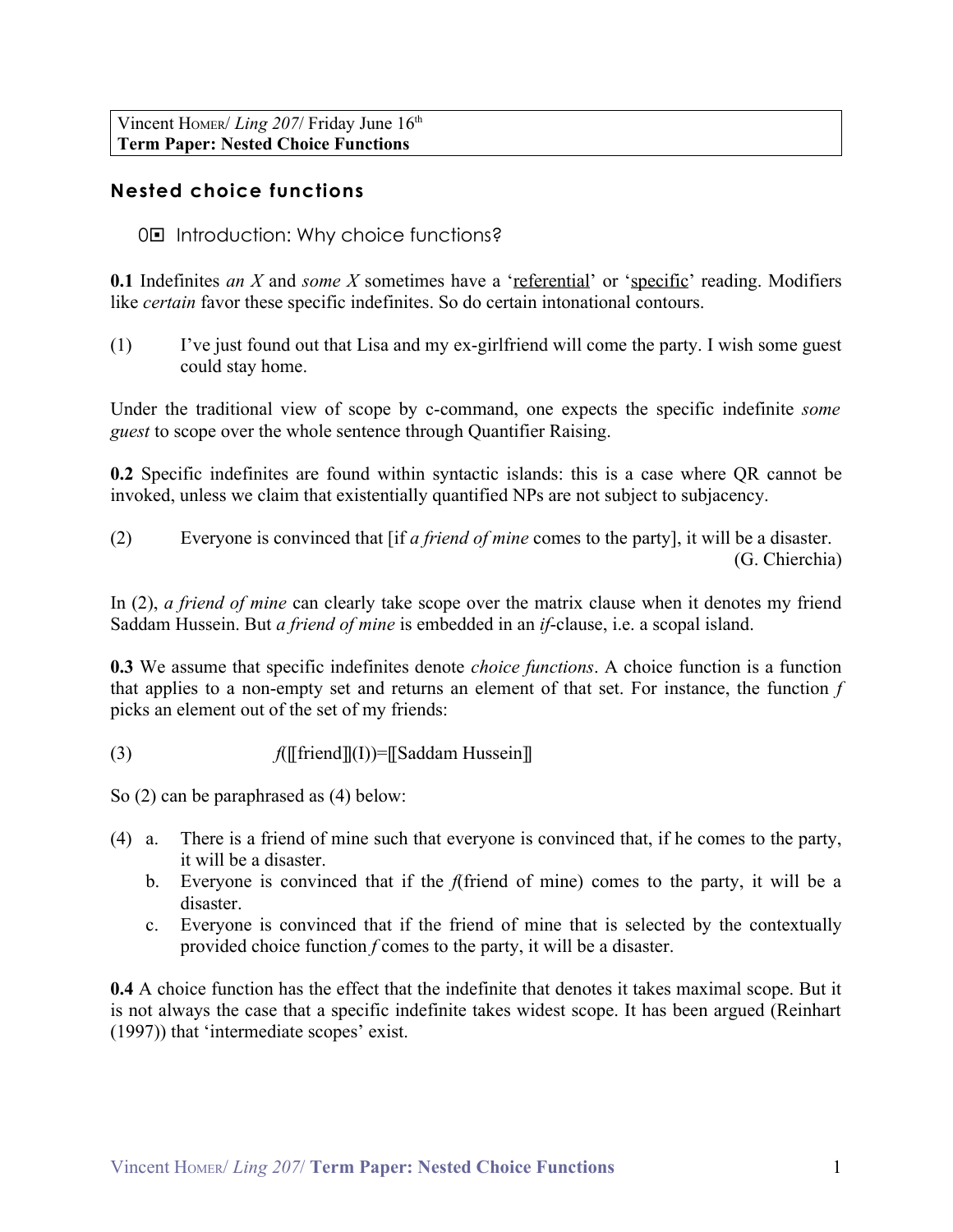- <span id="page-1-1"></span> $(5)$  a. Every professor rejoices if a student cheats on the exam.
	- IS: For every professor x, there is a student y such that if y cheats on the exam, x  $b_{1}$ rejoices.

(5) can also be understood as meaning that there is one particular student for whom every professor will rejoice (widest scope of the indefinite), or that every professor will rejoice provided that any student cheats on the exam (narrowest scope). We display the various readings of  $(5)$ .

- <span id="page-1-0"></span> $(6)$  a. Every professor rejoices if a student cheats on the exam.
	- b. NS:  $\forall x$ [[professor]](x)  $\rightarrow$  [ $\exists y$ [[[student]](y)  $\land$  [[cheat]](y)]  $\rightarrow$  [[rejoice]](x)]]
	- IS:  $\forall x[\text{[professor]}](x) \rightarrow \exists y[\text{[Student]}](y) \land [\text{[cheat]}](y)] \rightarrow [\text{rejoice}](x)]$  $c_{\cdot}$
	- WS:  $\exists y$ [[student]](y)  $\land \forall x$ [[[professor]](x)  $\rightarrow$  [[[cheat]](y)]  $\rightarrow$  [[rejoice]](x)]]]  $d_{\cdot}$

What (6c) shows is the *intermediate scope* of the sentence: the students vary with the professors (so *a student* is in the scope of *every professor*), and it is understood that the indefinite does not scope in the antecedent of the conditional. In other words, a student escapes an island while remaining within the scope of the higher universal quantifier. To achieve this intermediate scope, one has to resort to a choice function and restrain its scope. To this end, Reinhart proposes that choice functions are *variables* that can be *existentially* bound at any level (not necessarily at the topmost level). So the intermediate scope can be rendered as:

- $(7)$  a. Every professor rejoices if a student cheats on the exam.
	- b. For each professor x, there is a way f of choosing among the students such that x will rejoice if  $f$ (student) cheats on the exam.

 $(8)$  and  $(9)$  below are further examples in the same connection.

- <span id="page-1-3"></span> $(8)$  a. Every linguist studied every solution that could solve a certain problem.
	- b. For every linguist x, there is a way f of choosing among the problems such that x studied every solution  $z$  that could solve  $f$ (problem).
- <span id="page-1-2"></span>Every director is happy to direct every film that features some actor.  $(9)$  a.
	- For every director x, there is a way f of choosing among the actors such that x is happy  $h$ to direct every movie z that features  $f(\text{actor})$ .

In  $(8)$  and  $(9)$ , it is quite clear that the indefinite must scope over the lower universally quantified NP, because the narrowest scope is overly strong (one cannot expect a linguist to have studied every solution that could solve any problem whatsoever).

0.5 But Kratzer (1998) takes these sentences with a grain of salt. She claims that existential closure is not necessary, and that the so-called intermediate scope readings are the artifact of a parameterized or skolemized choice function, henceforth SF, that is, a function which takes a set and an individual as its arguments and returns a member of the set. The variable denoting the individual can be bound, so it is expected that students will vary with professors in (5a), due to this bound variable.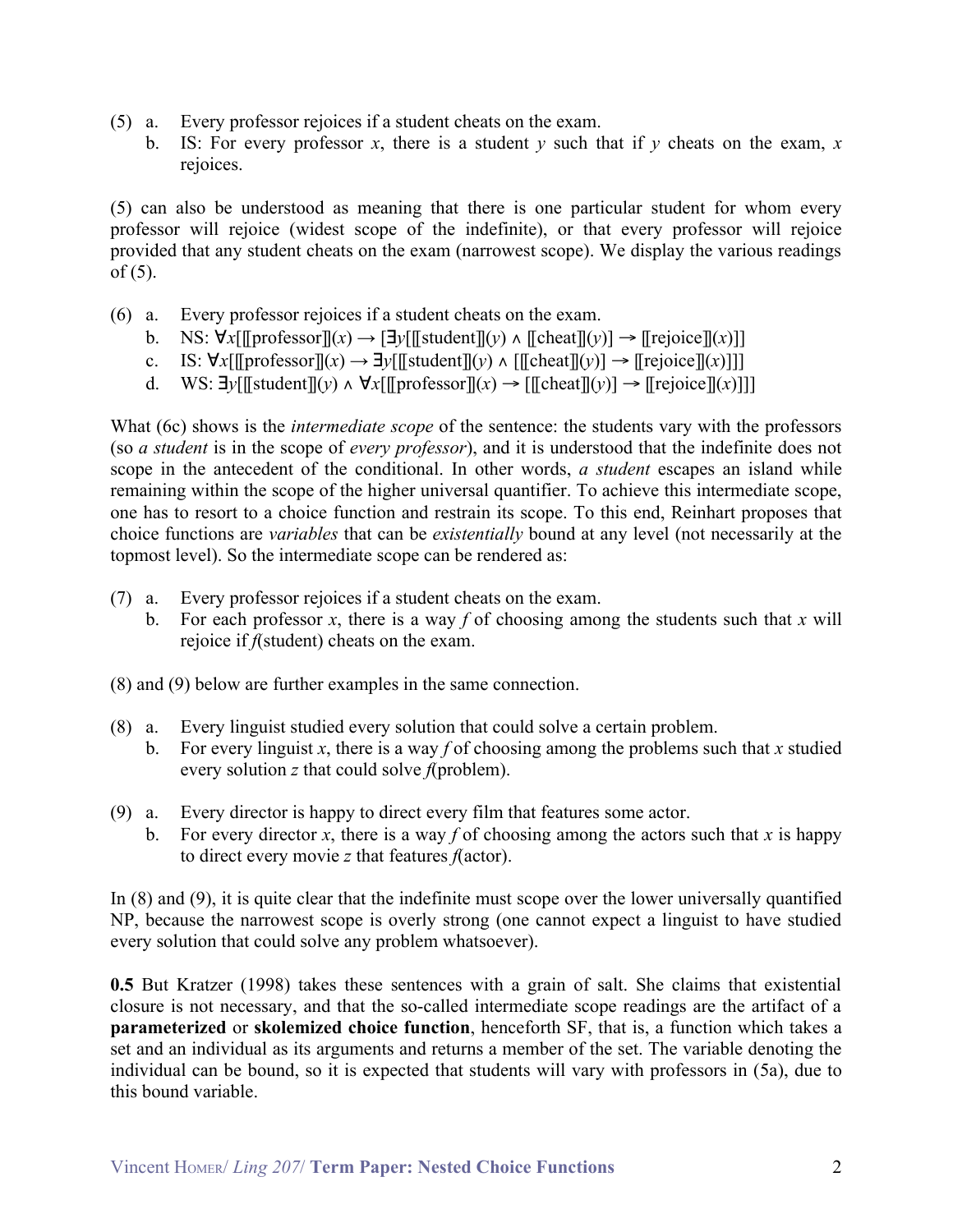So the question arises: what evidence do we have that non-parameterized functions are necessary? It is claimed (Chierchia (2001)) that no SF can handle 'professor' sentences placed in a downward-entailing context. But is this sufficient to show that an indefinite in a 'professor' sentence outside of a DE context really denotes a bare CF? It could well be that a DE context is an exceptional case which imposes an existential closure (and no existential closure is ever licensed, apart from these very cases). Our claim is that there exists a set of sentences which manifest an intermediate existential closure outside of a DE environment, and for which no SF can be invoked: these sentences contain a specific indefinite with two existential closures (for two functions), one maximal and the other intermediate.

1□ Skolemized versus non-skolemized CFs

1.1 Kratzer (1998) argues that 'professor' sentences are no evidence for an existential closure. Block the binding of the individual variable, and no intermediate scope emerges.

- Every professor will rejoice if a student of *mine* cheats on the exam.  $(10)$
- $(11)$ Every professor rewarded every student who read some book Mary has recommended.

So the representation she proposes for 'linguist' sentences with alleged intermediate scope is given in  $(12b)$ . Compare with the alternative (bare CF) given in  $(12c)$ :

- <span id="page-2-1"></span>(12) a. Every linguist studied every solution that could solve a (certain) problem.
	- b. SF:  $\forall x$ [[[linguist]](x)  $\rightarrow \forall y$ [[[solution to]](y,  $f(x,$  [[problem]]))  $\rightarrow$  [[studied]](x, y)]] (skolemized choice function) c. CF:  $\forall x$ [[[linguist]](x)  $\rightarrow \exists f$ (CH(f)  $\land \forall y$ [[[solution to]](y, f([[problem]]))  $\rightarrow$  [[studied]](x,
		- (choice function, intermediate existential closure)  $\nu$ )]]

A test seems to show that (12a) contains an existential closure, though: as Chierchia (2001) shows, it suffices to negate (12a) to manifest the superiority of CFs over SFs.

<span id="page-2-0"></span> $(13)$ Not every linguist studied every solution that could solve a (certain) problem.

Consider Situation 1: it makes (12a) true and its negation (13) false. On the other hand, Situation 2 makes (12a) false and its negation (13) true.

| (14)                                          |                                               |  |  |
|-----------------------------------------------|-----------------------------------------------|--|--|
| Situation 1                                   | Situation 2                                   |  |  |
| 3 linguists: A, B, C.                         | 3 linguists: $A, B, C$ .                      |  |  |
| A studied every solution to WCO.              | A studied every solution to WCO.              |  |  |
| B studied every solution to donkey sentences. | B studied every solution to donkey sentences. |  |  |
| C studied every solution to Parasitic Gap.    | There is no problem for which C studied every |  |  |
|                                               | solution.                                     |  |  |
| There are problems for which A, B and C did   | There are problems for which A, B and C did   |  |  |
| not study any solution.                       | not study any solution.                       |  |  |

 $(1.4)$ 

Below are the two competing representations (CF and SF) for  $(13)$  repeated as  $(15)$ :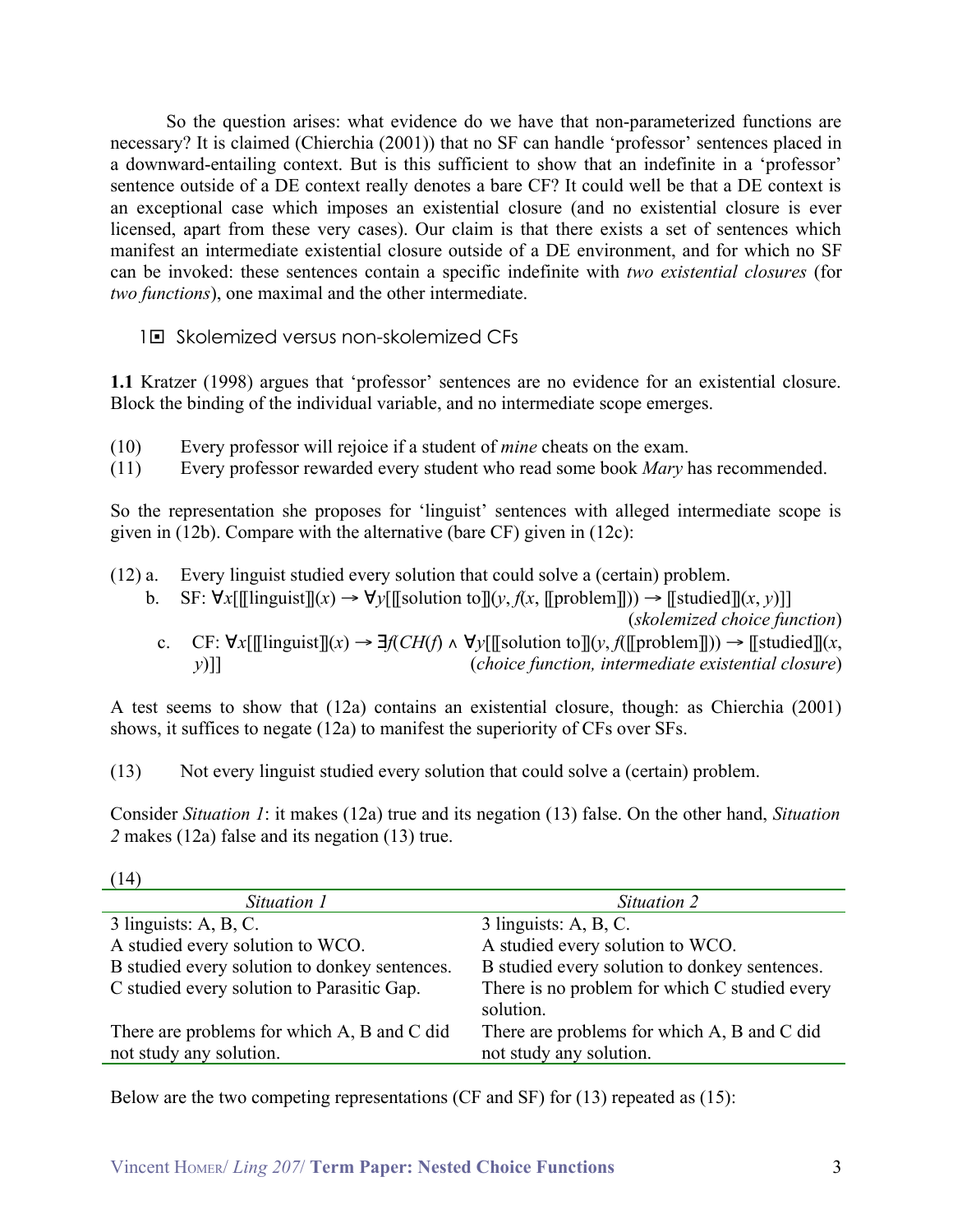<span id="page-3-1"></span> $(15)$ Not every linguist studied every solution that could solve a certain problem.

 $CF \rightarrow \forall x$ [[[linguist]](x)  $\rightarrow \exists f$ (CH(f)  $\land \forall z$ [[[solution to]](z, f([[problem]]))  $\rightarrow$  [[studied]](x,  $z$ ))]]]

It is not the case that for every linguist x there is a way f of choosing a problem such that x studied every solution to f(problem).  $\triangleright$  True in Sit. 2 and False in Sit. 1.

 $SF \rightarrow \forall x[\exists \text{linguist}](x) \rightarrow \forall z[\exists \text{solution to } \exists (z, \text{if } [x, \text{ problem }])) \rightarrow \exists \text{studied } \exists (x, z)]$ It is not the case that for every linguist x f selects a problem such that x studied every solution to  $f(x, problem)$ . > True in Sit. 2 and True in Sit. 1!

The CF representation of (15) is true in *Situation 2* and false in *Situation 1*. And such are intuitively the truth values of (15). On the other hand, the SF representation is true in both models: f can select a problem that A (or B or C) didn't study, and there are many. So the SF representation seems to be inadequate. In fact, all DE contexts (such as the restriction of a universal quantifier) make the SF account stumble<sup>1</sup>.

1.2 But DE contexts do not toll the knell of SFs. In fact, there are cases that clearly defeat nonparameterized CFs. The one proposed in Schlenker (1998) is a case in point. Consider the following model: John, Peter and Mary are students about to take a syntax exam. John hasn't understood what wh-movement is; Peter is unfamiliar with WCO, and Mary with Principle C. In order for the exam to be a success, each of them should study the topic he is unfamiliar with.

<span id="page-3-0"></span> $(16)$ If every student studies a certain topic, the exam will be a success.

Uttered against the aforementioned background, (16) means:

 $(17)$ If every student studies a (certain) topic, namely the one he is unfamiliar with, the exam will be a success

An SF representation is adequate in this case:

 $[[[every student]](\lambda x, [[study]](x, f(topic, x)) \rightarrow [[exam will be a success]])$  $(18)$ 

**1.3** How about bare CFs? It all depends on the site of the existential closure. If the function is bound by a quantifier located in the matrix clause, then the topic will be the same for every student (this is not desired). Now, if it is located in the *if*-clause, again, the topic will not vary with students. And, third option, if the quantifier is below *every student* (narrowest scope), then any topic will do, and this is not what the sentence means in the model. There is no other option. Hence the CF account fails.

In fact, SFs fare better in all contexts, apart from the DE ones: Chierchia (2001) shows that intermediate scope vanishes when a 'linguist' sentence is passivized. This is a puzzle from the bare-CF viewpoint. But it is natural under the alternative view, for skolemized choice functions contain a hidden parameter, which creates a WCO effect when one tries to raise a universally quantified NP past a coindexed pronoun:

<span id="page-3-2"></span><sup>&</sup>lt;sup>1</sup> Here it bears saying that the DE context in question is not the one the specific indefinite itself is placed in (as a matter of fact, specific indefinites in 'linguist' sentences are in a DE context, namely the restriction of a universally quantified NP). The DE context Chierchia (2001) talks about is the one under which the whole sentence is placed.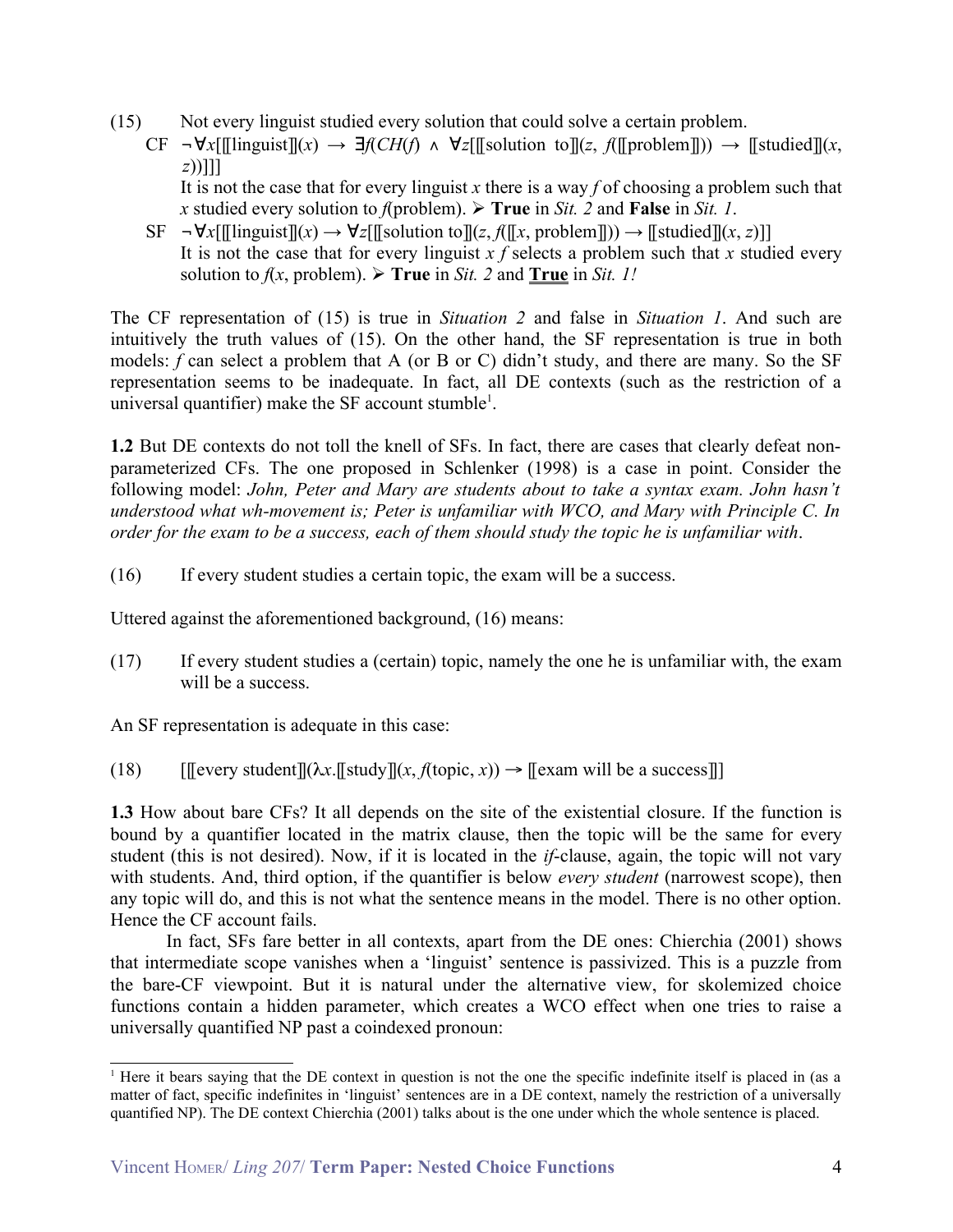$(19)$ Every analysis that solves some<sub>i</sub> problem has been looked at by every linguist.

 $(wide \; scope \; only)$ 

In view of this, Chierchia (2001) proposes:

- <span id="page-4-1"></span> $(20)$  a. Indefinities, when interpreted as choice functions, always have a hidden parameter.
	- b. Existential closure of a function  $f$  is restricted to the (top and the) immediate scope of the quantifier that binds the argument of  $f$ .

This means that 'linguist' sentences do not make the case for non-parameterized CFs: a closure is only necessitated when the sentence is placed in a DE context (for no clear reason, it should be said). Chierchia's verdict is that a comprehensive, albeit not unified, theory must accommodate both varieties of choice functions, CFs and SFs.

20 Introducing nested (bare) choice functions

Our claim is (i) that recursion of (bare) choice functions is possible, and (ii) that this shows that bound CFs can be found outside of DE contexts. The argument proceeds as follows: first, we show that recursion is possible (and spell out the conditions that make nested CFs the only option, leaving no room for skolemization), and second, we analyze the consequences of this finding.

2.1 Consider the following sentence (in a situation in which, as is the case in the actual world, a passport must be shown by every visitor).

- <span id="page-4-0"></span> $(21) a.$ To enter the US, every visitor had to show a (certain) photo ID. (a passport)
	- b.  $\exists f(CF(f) \land \exists y(CF(f)) \land \exists z(CF(f)) \land \exists z(CF(f')) \land \exists z(CF(f')) \land \exists z(CF(f')) \land \exists z(CF(f)) \land \exists z(CF(f)) \land \exists z(CF(f)) \land \exists z(CF(f)) \land \exists z(CF(f)) \land \exists z(CF(f)) \land \exists z(CF(f)) \land \exists z(CF(f)) \land \exists z(CF(f)) \land \exists z(CF(f)) \land \exists z(CF(f)) \land \exists z(CF(f)) \land \exists z(CF(f)) \land \exists z(CF(f)) \land \exists z(CF(f)) \land \exists z(CF(f)) \land \exists z(CF(f)) \land \exists z(CF(f)) \land \$

In (21), a first selection out of the set of photo IDs of x yields the set of passports of x (a type of IDs). For those citizens who have more than one passport, a second selection is in order, to ensure that what is shown at the customs is a specific *token*. Put differently, the *type* of photo IDs is required, but the token is not. Even though no restriction weighs on the token, a selection will have to made anyway: so two selections take place, one imposed, the other free. This can be represented using two choice functions f and f' bound at a different level as shown in  $(21b)$ .

Notice that, for there to be two choice functions, it is not sufficient that two selections be performed. For it is conceivable that the choice of the token (the second one) be imposed as well: in that case, there would be no need for two CFs, only one (with topmost closure) would do the job. Conversely, if the two choices were left free, then the indefinite would be bound at the lowest level, and a second *choice function* would be superfluous (a unique f applying to the set of tokens of photo IDs of every visitor would suffice). This case shows then that intermediate closure is possible. Does it show that is necessary?

A skolemized choice function will let the photo IDs vary with the visitors (because the matrix subject binds the individual variable): an SF denotes a function that associates an individual with the member of a set. But in our world (where passports are specifically required), this is notoriously not possible. So it is important (because the law says so) that the type of ID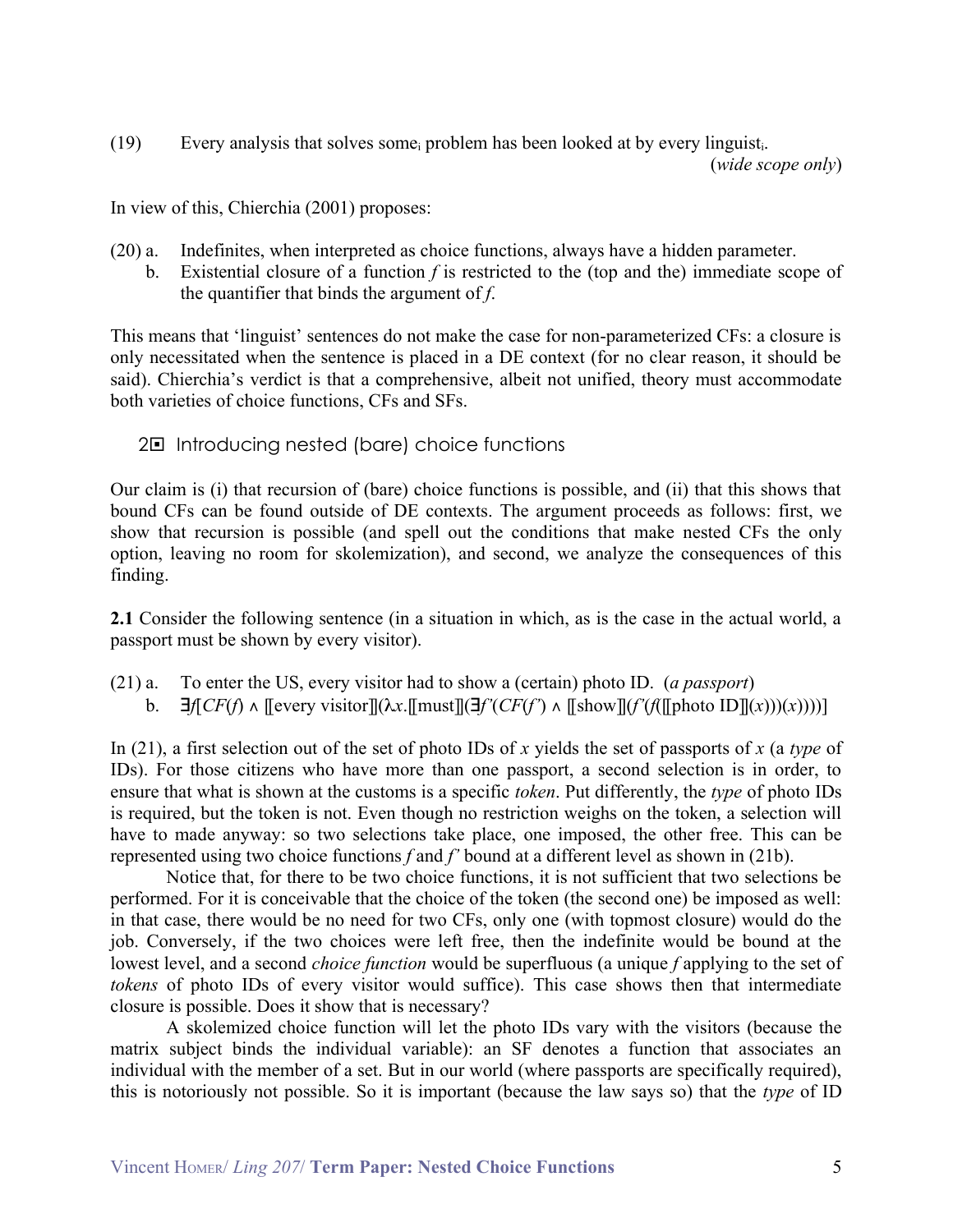does not vary with visitors. In a sense, an SF does half the job: it accounts for the individual variation of tokens, not for the absence of variation of the legal prescription.

2.2 Now, we have anticipated a little bit the victory of CFs. For do we need  $f'$  in (21)? If we do, then choice functions would be used as denotations of non-specific indefinites, that is, we would invoke CFs for the narrowest scope (it doesn't matter which passport is selected by every visitor who holds two citizenships). In fact, (22) can do the job just as well (there is no island that shows the need for a CF).

<span id="page-5-0"></span>(22) c.  $\exists f[CF(f) \land [[every \text{ visitor}]](\lambda x.[[must]](\exists y(y \in (f([[photo ID]](x)) \land [[show]](x, y))))]$ 

What does it mean to bind the variable  $y$ , in syntactic terms? After  $f$  applies, the outcome is a set of photo ID. But where is the variable  $y$  to be found in the syntax? Without using a second CF, it is possible to postulate a silent quantifier (some), as this is the intuitive meaning of the DP  $a$ *photo ID* (what gets shown is not a *type*, i.e. a set, but a *token*).

A CF is a function from a set to an entity, we said. Now, it is more accurate to say that a CF is a function that maps a set of sets to a set (type  $\leq e, t$ ),  $\geq$ ,  $\leq e, t$ ). When a visitor has only one passport, the final pick will be that very passport (the singleton set whose sole member is its unique passport): so we can raise the type of  $f$  without loss of generality. This is consonant with Reinhart (1997) about plural indefinites:

 $(23)$  a. three women

- b.  $f(X|women(X) \wedge |X| = 3)$
- c. Type of  $f \ll \ll e, \, t$ ,  $t$ ,  $\ll e, \, t$

Applying the silent quantifier *some* (emphasis should be given to the partitive meaning of this determiner in the case at hand) we obtain the following representation with stacked DPs (the syntactic representation is just a tentative one; it does not prejudge the question of the position of f inside DP, it simply illustrates function application; the fact that D takes a DP complement needs to be further discussed):





And we give the (categore matic) lexical entry for *some*: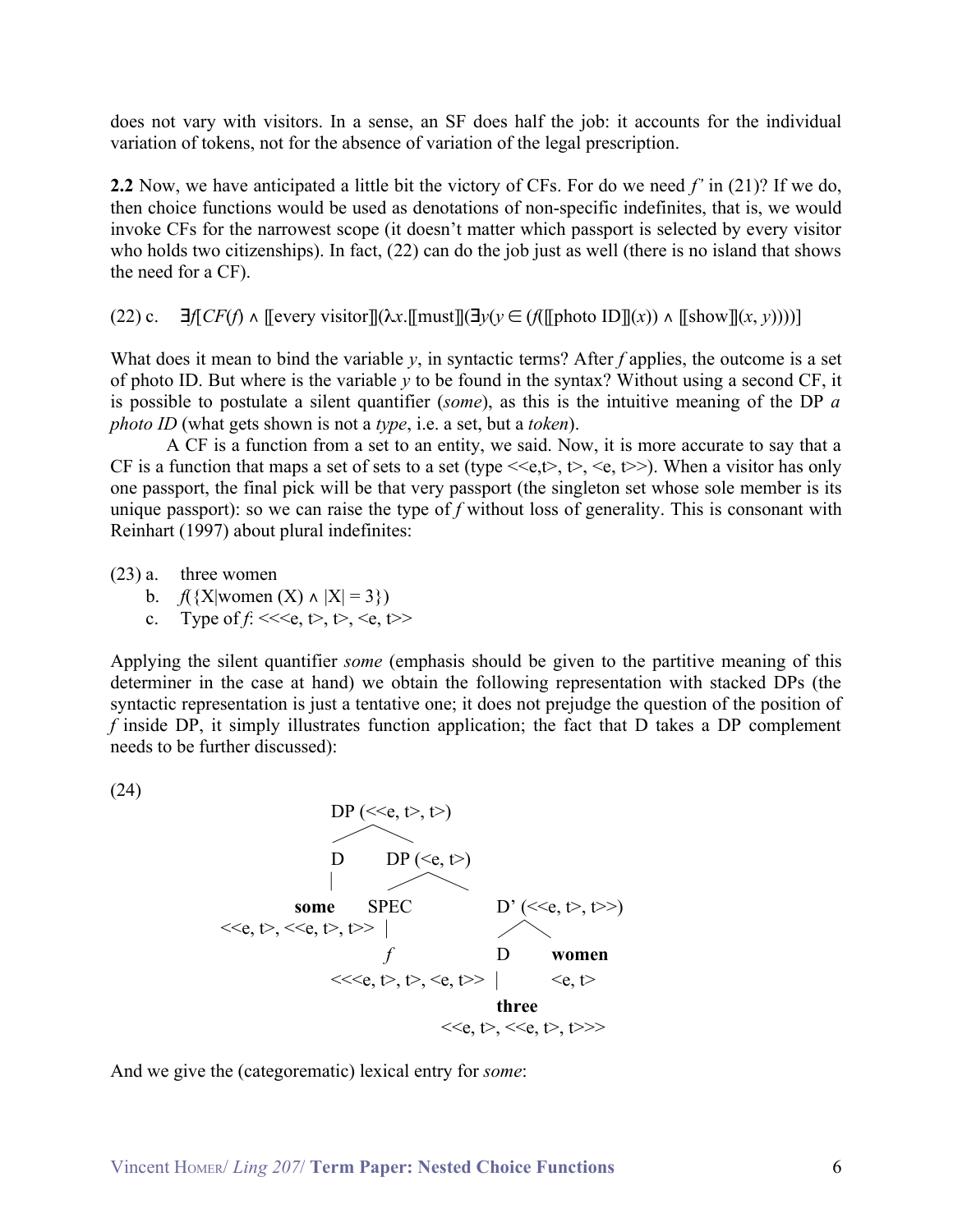$$
(25) \qquad \text{[some]} \mathbb{I}^{\mathsf{M}} = \lambda f_{\leq \mathsf{e}, \mathsf{t}^{\mathsf{S}}}. \ \lambda g_{\leq \mathsf{e}, \mathsf{t}^{\mathsf{S}}}. \ \{x \in \mathsf{D}: f(x) = 1\} \cap \{x \in \mathsf{D}: g(x) = 1\} \neq \emptyset^2
$$

So recursive choice functions are not clearly necessary in this particular instance.

2.3 The following criteria must be met if we want to establish the necessity of nested choice functions:

- $(26)$  a. A syntactic island, to make QR impossible (a relative clause for instance because it is not possible to extract out of it).
	- b. Two universal quantifiers: the existential quantifiers will scope over one universally quantified NP each. The second CF will not be replaceable by a silent quantifier.
	- The modal *must* will unambiguously force the higher closure to be located in the matrix  $c_{\cdot}$ clause

Hence the general template of a sentence containing nested choice functions:

| General type |                | Modal | Subtype     |                    | Island boundary Specific indefinite |
|--------------|----------------|-------|-------------|--------------------|-------------------------------------|
|              | Every $x$ must |       | $\exists f$ | every $v_{\cdots}$ | $\mathcal{C}(f(\ldots))$            |

The three sentences below conform to the template<sup>3</sup>:

 $\sim$   $\sim$ 

<span id="page-6-2"></span>(28) a. To place an order on line, every customer must enter every digit that is printed on a (certain) card.

(only credit cards will do, but a customer may have more than one)

- b. **Example 15** A Fevery customer  $\exists f$  ( $\lambda x$ . Figure  $\exists f$  ( $CF(f)$ )  $\land$  Figure  $\exists f$  (Fevery digit printed on  $\left[ \frac{f'(f(\left[ \operatorname{card} \right] \left[ x\right))))(x))}{f(x)} \right]$
- (29) a. In this traditional Finnish village, every family must make every piece of tinsel that decorates a (certain) tree near the fireplace. (only fir trees will do as Christmas trees, and the one that each family will fell and decorate is usually chosen out of several)
	- b.  $\exists f[CF(f) \land [every family](\lambda x. [must]](\exists f'(CF(f')) \land [make]]([every piece of tinsel])$ on  $\|(f'(f(\|tree \|(x))))(x))))\|$

<span id="page-6-0"></span><sup>&</sup>lt;sup>2</sup> It is not clear whether there is some uniqueness involved in the photo ID example (the law does not say that exactly one photo ID be shown). But if there is one, then maybe a simple determiner like *some* is not the right candidate. Then we should resort to a partitive quantifier like exactly one of which is not head-like and would thus sit in Spec, DP, giving rise to a different representation. This is then the correct entry:

<sup>[[</sup>exactly one of]]<sup>M</sup>= $\lambda f_{\leq e, t>1} \lambda g_{\leq e, t>}$ .  $|\{x \in D : f(x) = 1\} \cap \{x \in D : g(x) = 1\}| = 1$  $(1)$ 

<span id="page-6-1"></span> $\frac{3}{2}$  In all these sentences the first CF f applies to a set relativized to an individual (or a group of individuals, as in the Finnish example). It is not crucial that the set be so relativized. Anyway this does not change the type of this first  $f$ , which can remain <<e, t>, t>, <e, t>>, since even though *card* is taken to be a relational noun (<e, <e, t>>), *card of* x is not (it is of type  $\leq e, t$ ).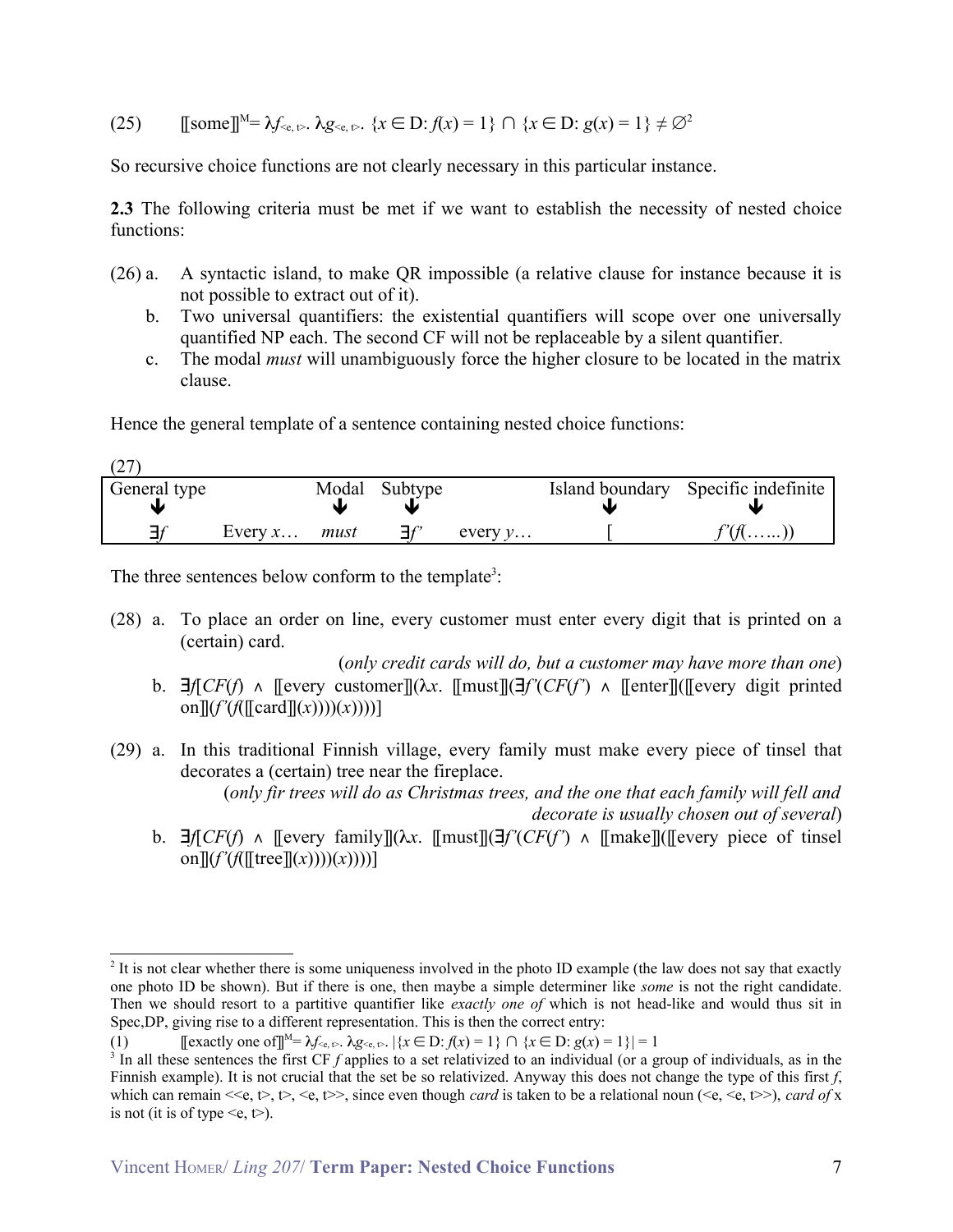(30) a. IRS says that every taxpayer must answer every relevant question that is asked on a (certain) form.

> (only the  $1040$  form is valid, but you usually fill out two, and send one)

b.  $\exists f$  (*CF(f)*  $\land$  [[every taxpayer]]( $\lambda x$ . [[must]]( $\exists f'$ (*CF(f')*  $\land$  [[answer]]([[every relevant] question asked on  $\|(f'(f(\|form\|(x))))(x)))\|$ 

Why can't the lower CF  $f'$  be replaced by a silent quantifier? It has to scope over the lower universally quantified NP (which is not possible through QR, due to the island). And the choice of the card token cannot be left to vary with digits (the digits have to be all on the same card).

Why is *must* decisive? Suppose we dispense of it, then the following ensues:

- $(31)$  a. (The day after the glorious bullfight, when the newspapers came out...) Every *torero* was proud of every photograph that showed him in some outfit.
	- b.  $\exists f(CF(f) \land \forall x[\exists \text{[tozero]}](x) \rightarrow \exists f'(CF(f')) \land \forall z[\exists \text{[photographic of } x](z) \land \exists \text{[show]}](x \text{ in})$  $f'(\widehat{f}(\lceil \text{outfit} \rceil(x))))(z) \rightarrow \lceil \text{was proud of} \rceil((x, z))$

On the face of it, this sentence justifies the use of two CFs. For each *torero* (bullfighter), there is one kind of outfit that arouses pride (el traje de luces); each torero has several copies of it (he wears only one at a time). But an SF could very well capture the same fact: for each *torero x, x* is proud of every photo showing him in  $f(x)$ , outfit). It is only accidentally that all the outfits that arouse pride on that glorious morning are of the type *traje de luces*.

This does not happen when the modal *must* comes in. For the legal or moral prescription cannot be accidentally met by all individuals. In other words, it is crucial that the indefinite a card in (28) scopes over the deontic modal. On the other hand, the choice of the token is not legally or morally prescribed, so it would be improper to let the indefinite scope over the modal *entirely*. This can only be achieved through nested choice functions.

Importantly, no skolemized CF can achieve the same result (they do not lend any freedom to the scope of the indefinite): for even though card tokens vary with customers, the type of the card is not a matter of individual variation. And even though the association of customers with types of cards is prescribed, the selection of the token is not.

3<sup>D</sup> Consequences

3.1 The first consequence is that a choice function is used for an indefinite with intermediate scope: this is now established, *outside of a DE context*. So the view of the field on which Chierchia (2001) bases its generalization (given in  $(20)$ ) has to be revised: it may still be true that all specific indefinites have a hidden parameter, but the existential closure is called for in a non DE context. Besides, degrees of specificity emerge: the card type in (28) is maximally specific or referential, whereas the card token is less specific, as it were (true, it is not specific, but a card must scope over *every digit*). This lends support to Reinhart's claim to the effect that CFs are freely bound.

3.2 Second, CFs apply to sets of sets and return sets (a singleton set when e.g. a customer has only one credit card) and are thus of type  $\ll\leq \epsilon$ ,  $\epsilon$ ,  $\epsilon$ ,  $\epsilon$ ,  $\epsilon$ . This is just a confirmation of what we claimed earlier.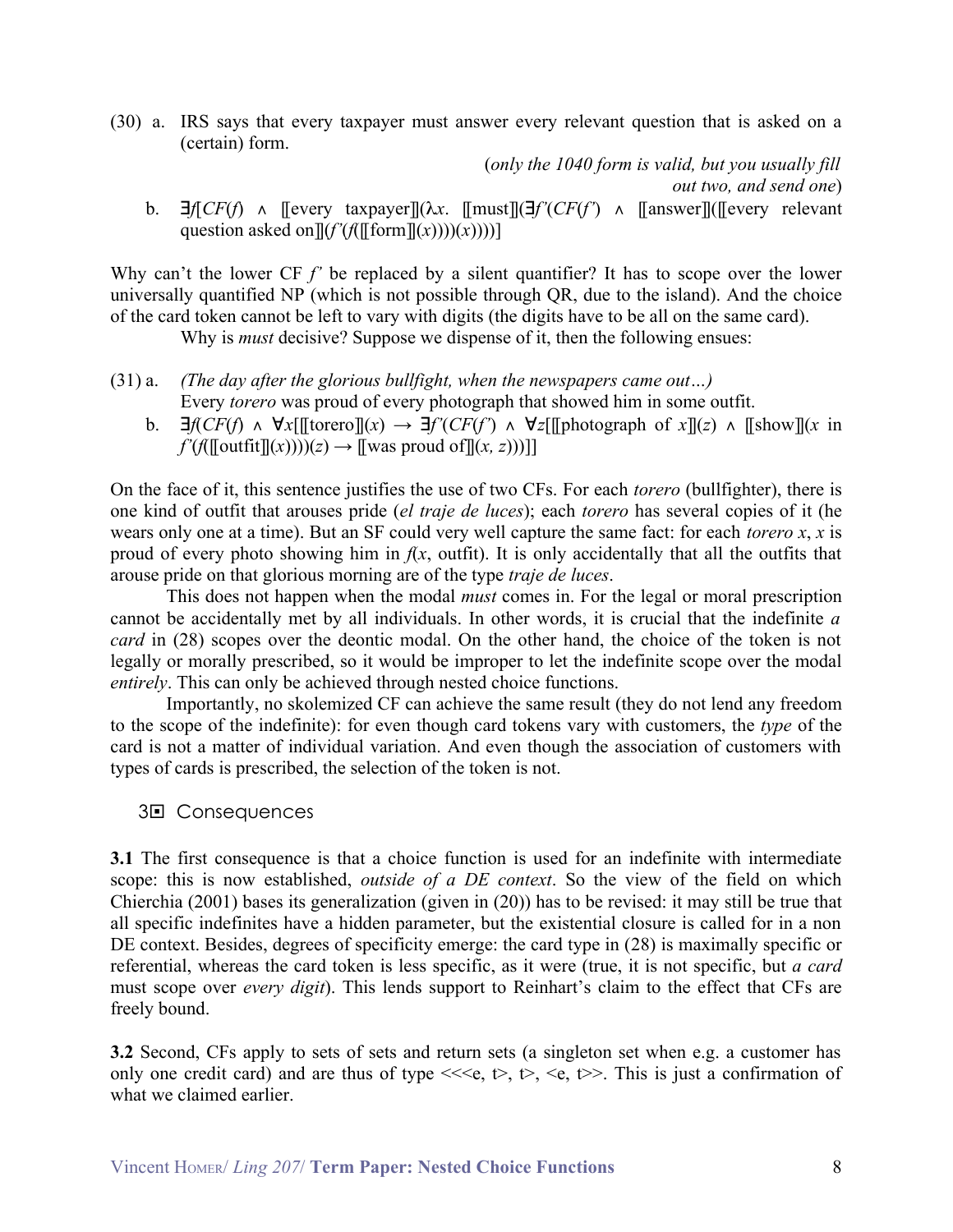But now we know that they are recursive. We would then like the type of the output to be the same as the type of the input. Let's revise the type of CFs:  $\leq e$ ,  $\geq$ ,  $\leq e$ ,  $\geq$ . This unfortunately is impossible, since we defined choice functions as functions that take a set and return an element of that set. So the type of the input and the output must differ, unless we redefine CFs (a move that we won't take here).

So what can be done, if we are to maintain that a CF applies to the outcome of another CF, inside DP? We maintain the original type (<<<e,  $\triangleright$ ,  $\triangleright$ ,  $\triangle$ ,  $\triangleright$ ,  $\triangle$ ,  $\triangleright$ ) and propose that the type of the output of the first CF is raised in order to feed the second CF. Furthermore, the type of the verbal predicate must also be raised in order to apply to the set argument (of type  $\leq e, \leq$ ). In order to raise the type of the outcome of the first function, we hypothesize an operator  $O$ :

<span id="page-8-0"></span>

Here the lower f is spelled out as *some* or a (they are probably heads, but can just as well project and therefore sit in Spec, DP). And the determiner is silent. Our  $O$  acts as a quantifier: it is thus very akin to a determiner. We are led to say that  $O$  takes a DP complement (our raising operator makes it impossible to use the theory of multiple specifiers). So Determiners have DP complements. We seem to fall back on the representation we gave for the 'photo ID' sentence: but in fact this is not so, because here it is crucial that a second CF be in the structure, due to the scope(s) we want the indefinite to take. Now in  $(32)$  we have DPs that are of the same type as NPs, which seems a bit odd, though hopefully not lethal to our proposal.

Maybe we would rather have f sitting in D (and spelled out either as a, some or  $\emptyset^4$ ). But we would still need a second DP layer ( $f'$  cannot be in Spec, DP if  $f$  is in D, otherwise there would be a strange asymmetry). Under this scenario, it is necessary to have an intermediate projection between f and NP: syntax affords us one, namely NumP (in fairness, we could have a DP instead, unless we want to disallow Ds taking DP complements).

<span id="page-8-1"></span> $\varnothing$  before a bare plural.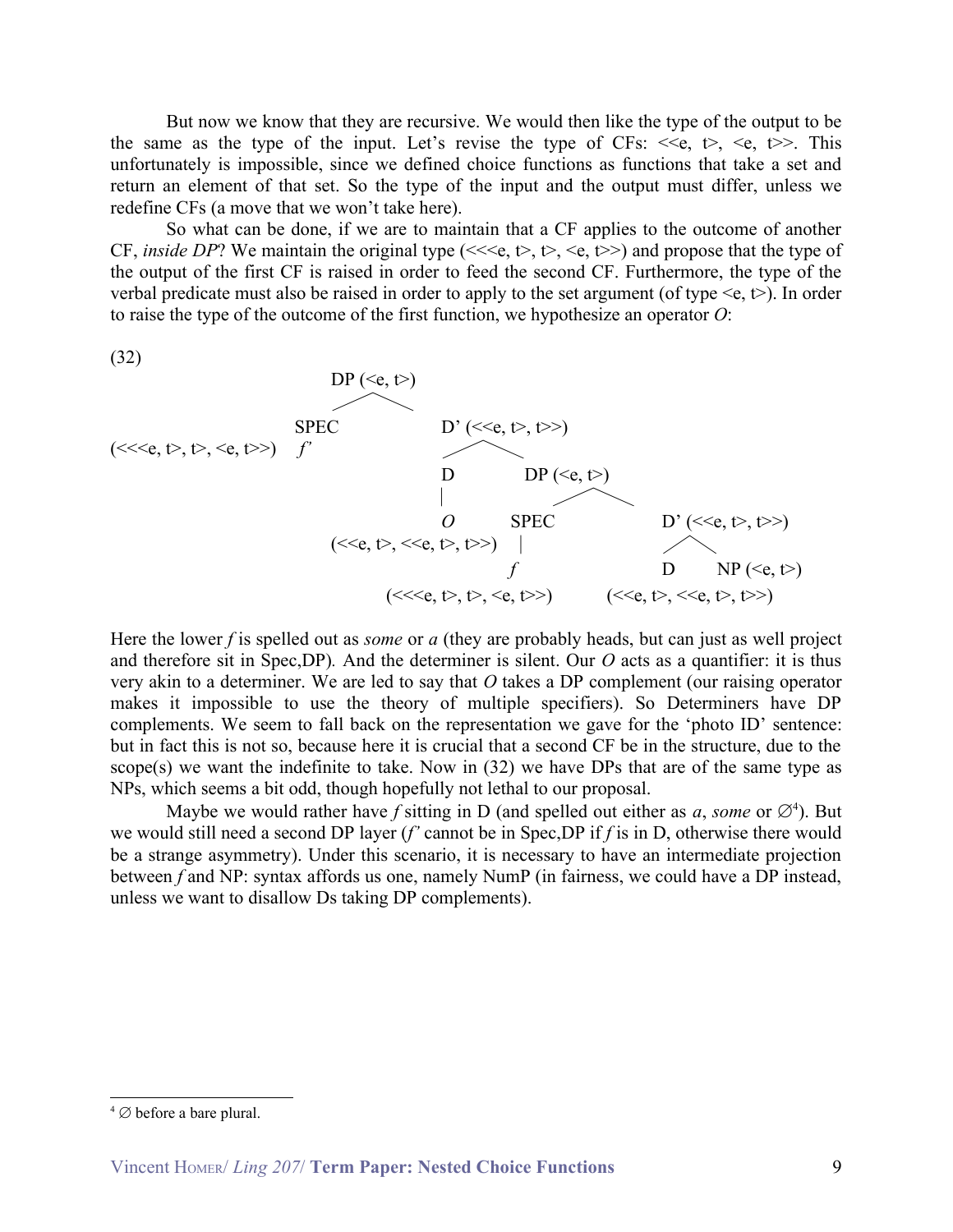$$
\text{DP}(\langle e, t \rangle) \\
\text{NumP}(\langle e, t \rangle, t \rangle) \\
\text{NumD}(\langle e, t \rangle, t \rangle) \\
\text{NumD}(\langle e, t \rangle, t \rangle) \\
\text{NumD}(\langle e, t \rangle, t \rangle) \\
\text{NumD}(\langle e, t \rangle, t \rangle) \\
\text{NumD}(\langle e, t \rangle, t \rangle) \\
\text{NumD}(\langle e, t \rangle, t \rangle) \\
\text{NumD}(\langle e, t \rangle, t \rangle) \\
\text{NumD}(\langle e, t \rangle, t \rangle) \\
\text{NumD}(\langle e, t \rangle, t \rangle) \\
\text{NumD}(\langle e, t \rangle, t \rangle) \\
\text{NumD}(\langle e, t \rangle, t \rangle) \\
\text{NumD}(\langle e, t \rangle, t \rangle) \\
\text{NumD}(\langle e, t \rangle, t \rangle) \\
\text{NumD}(\langle e, t \rangle, t \rangle) \\
\text{NumD}(\langle e, t \rangle, t \rangle) \\
\text{NumD}(\langle e, t \rangle, t \rangle) \\
\text{NumD}(\langle e, t \rangle, t \rangle) \\
\text{NumD}(\langle e, t \rangle, t \rangle) \\
\text{NumD}(\langle e, t \rangle, t \rangle) \\
\text{NumD}(\langle e, t \rangle, t \rangle) \\
\text{NumD}(\langle e, t \rangle, t \rangle) \\
\text{NumD}(\langle e, t \rangle, t \rangle) \\
\text{NumD}(\langle e, t \rangle, t \rangle) \\
\text{NumD}(\langle e, t \rangle, t \rangle) \\
\text{NumD}(\langle e, t \rangle, t \rangle) \\
\text{NumD}(\langle e, t \rangle, t \rangle) \\
\text{NumD}(\langle e, t \rangle, t \rangle) \\
\text{NumD}(\langle e, t \rangle, t \rangle) \\
\text{NumD}(\langle e, t \rangle, t \rangle) \\
\text{NumD}(\langle e, t \rangle, t \rangle) \\
\text{NumD}(\langle e, t \rangle, t \rangle) \\
\text{NumD}(\langle e, t \rangle, t \rangle) \\
\text{NumD}(\langle e, t \rangle, t \rangle) \\
\text{NumD}(\langle e, t \rangle, t \rangle) \\
\text{NumD}(\langle e, t \rangle, t \rangle) \\
\text{NumD}(\langle e, t \rangle, t \rangle) \\
\text{NumD}(\langle e, t \rangle, t \rangle) \\
\text{NumD}(\langle e, t \rangle, t \rangle) \\
\text{NumD
$$

Num takes either an NP or a DP as complement (which again is an odd consequence of the recursion). It seems harder to have f applying directly to an NP (because NPs are of type  $\leq e$ ,  $\triangleright$ , unless we are willing to drop this assumption, which might make our proposal more costly than necessary). The two syntactic representations are in fact deeply similar. But do they make the same predictions? Reinhart (1997) convincingly shows that the collective meaning of indefinite is to be ascribed to choice functions (distributive meanings must be ascribed to GQs). And she argues that those DPs that have distributive meanings and cannot take free scope are those that have a modified numeral in them (therefore, those that have their specifier filled by a modified numeral). Only the DPs which don't contain a modified numeral can take free scope. From this, Reinhart concludes that  $f$  sits in Spec, DP (her reasoning is thus based on a complementary distribution). Winter (2004) links meaning and structure: the D' layer has collective meaning and wide scope, and is ambiguously quantificational; the DP level is unambiguously quantificational, and lacks collective meaning and wide scope; the NP layer is not quantificational, does not have collective meaning, nor wide scope. Under this latter view, a D' with a filled D position is quantificational.

So  $(32)$  is more in keeping with Reinhart (*f* is in Spec, DP), while  $(33)$  fits well with neither: Winter would probably rejects (33) on the grounds that our DPs are not quantificational, being of type  $\leq e$ ,  $t$  (but it seems after all that Winter would not agree on the type we give to f in the first place). (32) has the merit that it predicts why the indefinites with modified numerals do not denote choice functions (because Spec, DP cannot be filled twice).

## 3FL Conclusion

<span id="page-9-0"></span> $(33)$ 

We have found evidence that nested choice functions exist: our *credit card* sentences cannot be handled by SFs nor by QR. Strikingly, a non-DE environment lends support to existential closure. Granted, some syntactic assumptions are in order to make nested choice functions get off the ground. These assumptions need to be further explored (as a matter of fact, the structure of DPs is a hugely debated issue). Likewise, more thought must be given to bare choice functions: the set of contexts in which they are necessary no longer is a natural class (at least, DE environments were a natural class). This in turn just makes the riddle of existential closure deeper.